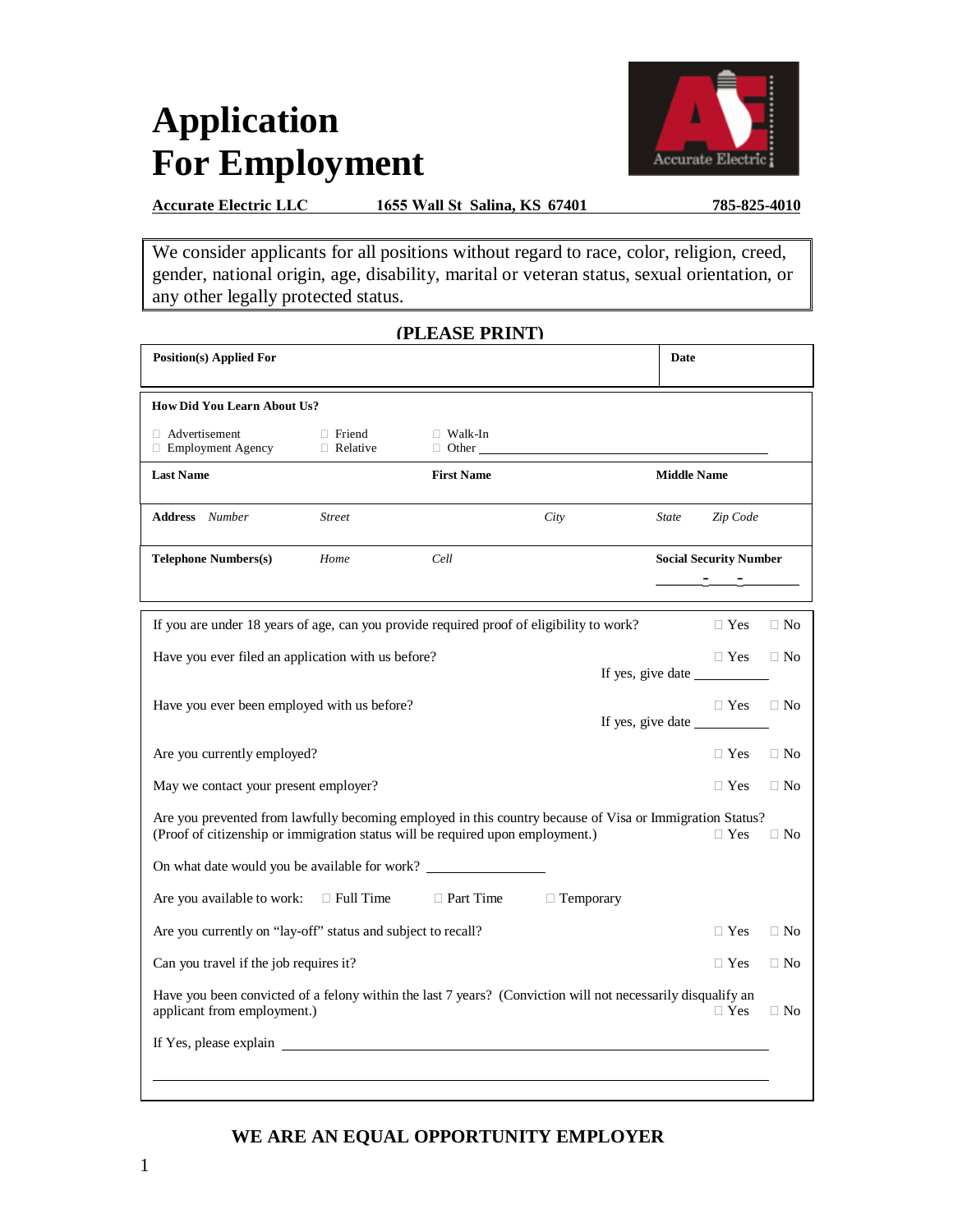### **Employment Experience**

Start with your present or last job. Include any job-related military service assignments and volunteer activities. You may exclude organizations which indicate race, color, religion, gender, national origin, disabilities or other protected status.

\_\_\_\_\_\_\_\_\_\_\_\_\_\_\_\_\_\_\_\_\_\_\_\_\_\_\_\_\_\_\_\_\_\_\_\_\_\_\_\_\_\_\_\_\_\_\_\_\_\_\_\_\_\_\_\_\_\_\_\_\_\_\_\_\_\_\_\_\_

| <b>Employer</b>            |  |                 | <b>Dates Employed</b>     | <b>Work Performed</b> |
|----------------------------|--|-----------------|---------------------------|-----------------------|
| <b>Address</b>             |  | From            | <b>To</b>                 |                       |
|                            |  |                 |                           |                       |
| <b>Telephone Number(s)</b> |  |                 | <b>Hourly Rate/Salary</b> |                       |
| <b>Job Title</b>           |  | <b>Starting</b> | Final                     |                       |
| <b>Supervisor</b>          |  |                 |                           |                       |
| <b>Reason for Leaving</b>  |  |                 |                           |                       |

| <b>Employer</b>                       |  | <b>Dates Employed</b>     |       | <b>Work Performed</b> |
|---------------------------------------|--|---------------------------|-------|-----------------------|
| <b>Address</b>                        |  | From                      | To    |                       |
|                                       |  |                           |       |                       |
| <b>Telephone Number(s)</b>            |  | <b>Hourly Rate/Salary</b> |       |                       |
| <b>Job Title</b><br><b>Supervisor</b> |  | <b>Starting</b>           | Final |                       |
|                                       |  |                           |       |                       |
| <b>Reason for Leaving</b>             |  |                           |       |                       |

| <b>Employer</b>                       |  |                         | <b>Work Performed</b>                              |
|---------------------------------------|--|-------------------------|----------------------------------------------------|
| <b>Address</b>                        |  | Tо                      |                                                    |
|                                       |  |                         |                                                    |
| <b>Telephone Number(s)</b>            |  |                         |                                                    |
| <b>Job Title</b><br><b>Supervisor</b> |  | Final                   |                                                    |
|                                       |  |                         |                                                    |
| <b>Reason for Leaving</b>             |  |                         |                                                    |
|                                       |  | From<br><b>Starting</b> | <b>Dates Employed</b><br><b>Hourly Rate/Salary</b> |

| <b>Employer</b>                       |  |                 | <b>Dates Employed</b>     | <b>Work Performed</b> |
|---------------------------------------|--|-----------------|---------------------------|-----------------------|
| <b>Address</b>                        |  | From            | To                        |                       |
|                                       |  |                 |                           |                       |
| <b>Telephone Number(s)</b>            |  |                 | <b>Hourly Rate/Salary</b> |                       |
| <b>Job Title</b><br><b>Supervisor</b> |  | <b>Starting</b> | Final                     |                       |
|                                       |  |                 |                           |                       |
| <b>Reason for Leaving</b>             |  |                 |                           |                       |
|                                       |  |                 |                           |                       |

If you need additional space, please continue on a separate sheet of paper.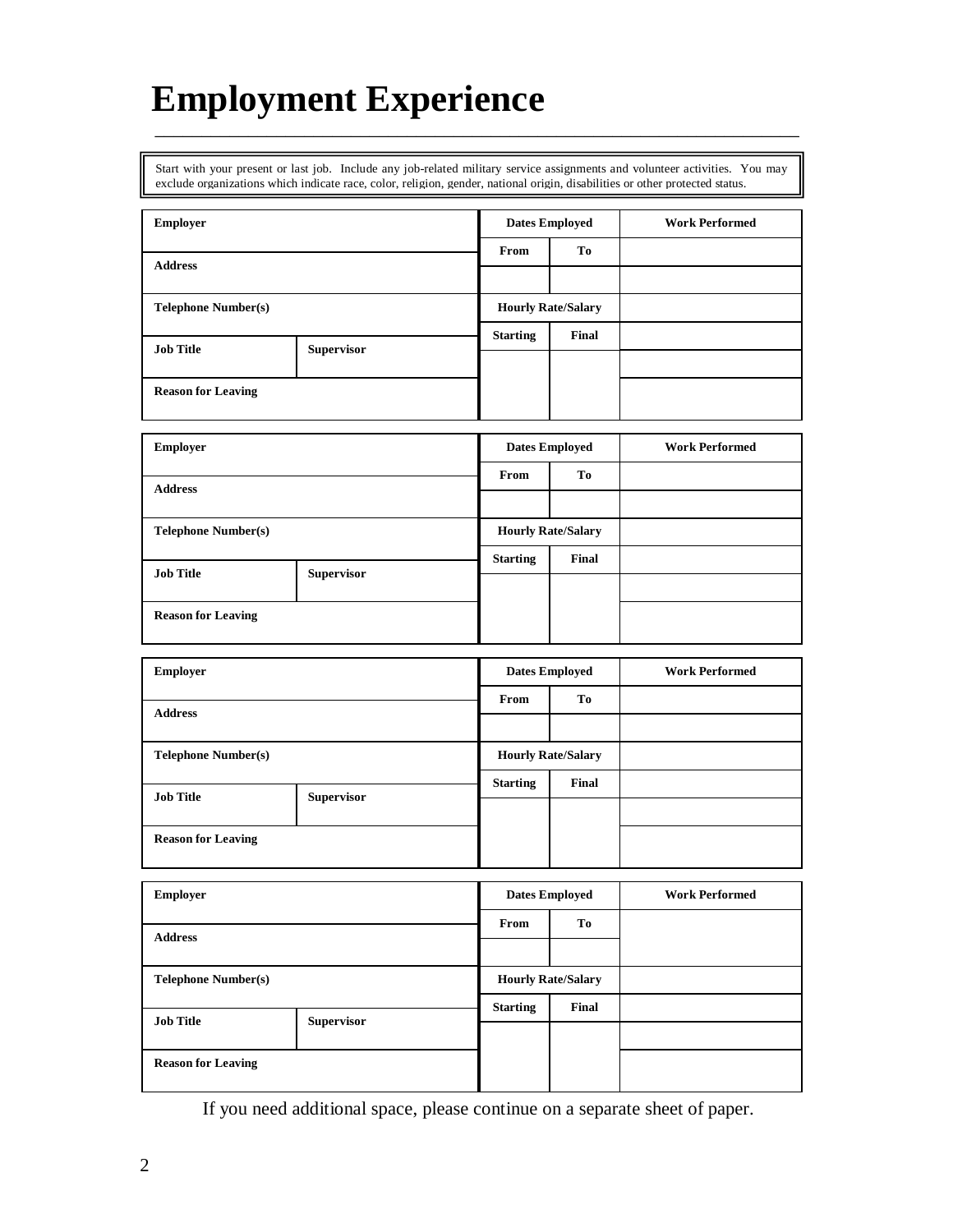## **Additional Information**

#### **List professional, trade, business or civic activities and office held.**

*You may exclude membership which would reveal gender, race, religion, national origin, age, ancestry, disability or other protected status:* 

#### **Other Qualifications**

Summarize special job-related skills and qualifications acquired from employment or other experience:

**Specialized Skills**  List any machinery used:

State any additional information you feel may be helpful to us in considering your application:

#### Note to Applicants: DO NOT ANSWER THIS QUESTION UNLESS YOU HAVE BEEN INFORMED ABOUT THE REQUIREMENTS OF THE JOB FOR WHICH YOU ARE APPLYING.

Are you capable of performing in a reasonable manner, with or without a reasonable accommodation, the activities involved in the job or occupation for which you have applied?  $\Box$  Yes  $\Box$  No

| <b>References</b> |          |
|-------------------|----------|
| 1. Name:          | Phone #: |
| Address:          |          |
| 2. Name:          | Phone #: |
| Address:          |          |
| 3. Name:          | Phone #: |
| Address:          |          |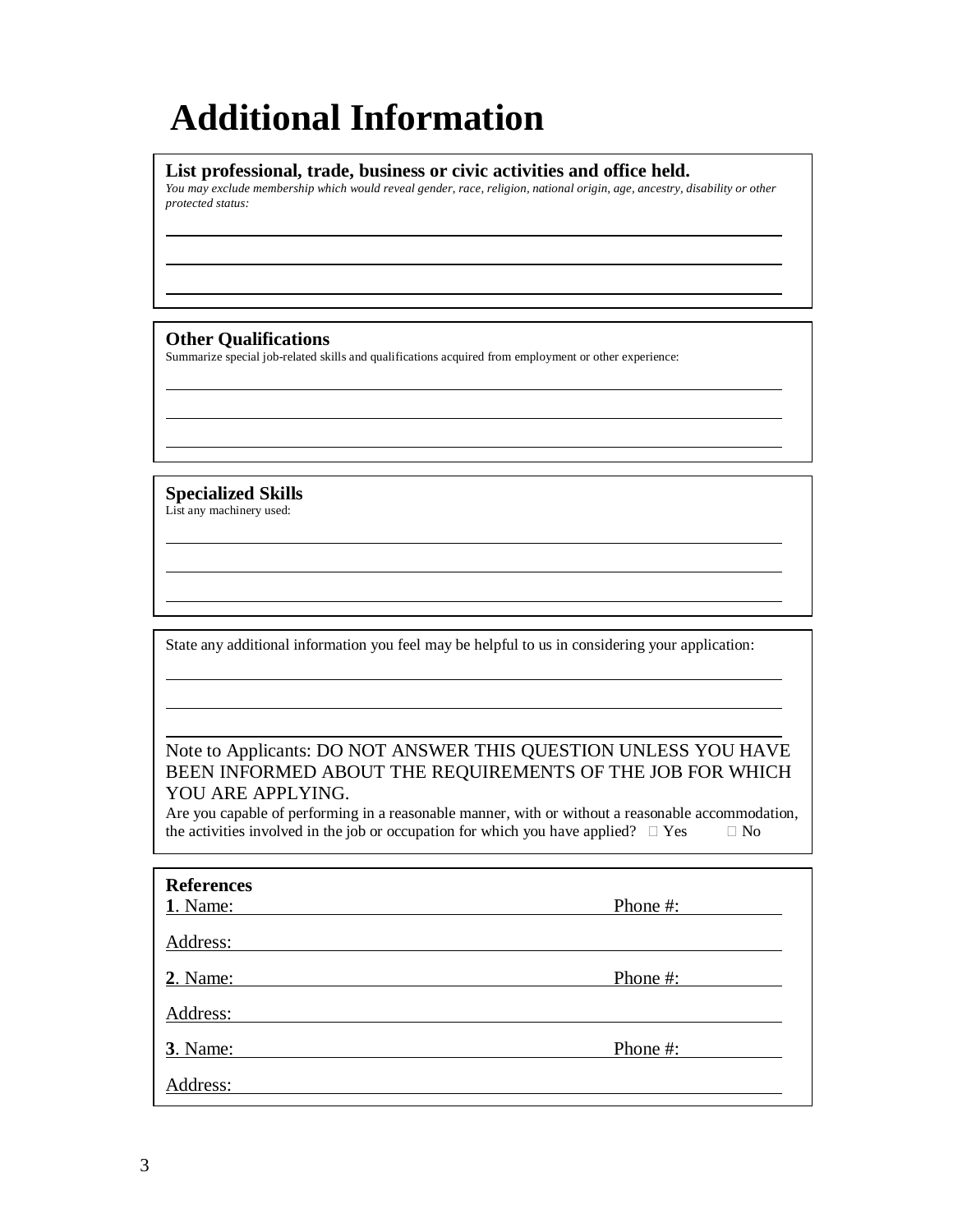### **Education**

|                          | Name & Address<br>Of School | Course of<br>Study | Years<br>Completed | Diploma<br>Degree |
|--------------------------|-----------------------------|--------------------|--------------------|-------------------|
| Elementary<br>School     |                             |                    |                    |                   |
| High<br>School           |                             |                    |                    |                   |
| Undergraduate<br>College |                             |                    |                    |                   |
| Graduate<br>Professional |                             |                    |                    |                   |
| Other<br>(Specify)       |                             |                    |                    |                   |

\_\_\_\_\_\_\_\_\_\_\_\_\_\_\_\_\_\_\_\_\_\_\_\_\_\_\_\_\_\_\_\_\_\_\_\_\_\_\_\_\_\_\_\_\_\_\_\_\_\_\_\_\_\_\_\_\_\_\_\_\_\_\_\_\_\_\_\_\_

| Indicate any foreign languages you can speak, read and/or write. |                               |  |  |  |  |  |  |
|------------------------------------------------------------------|-------------------------------|--|--|--|--|--|--|
|                                                                  | Fair<br>Good<br><b>Fluent</b> |  |  |  |  |  |  |
| Speak                                                            |                               |  |  |  |  |  |  |
| Read                                                             |                               |  |  |  |  |  |  |
| Write                                                            |                               |  |  |  |  |  |  |

Describe any specialized training, apprenticeship, skills and extra-curricular activities:

Describe any job-related training received in the United States Military: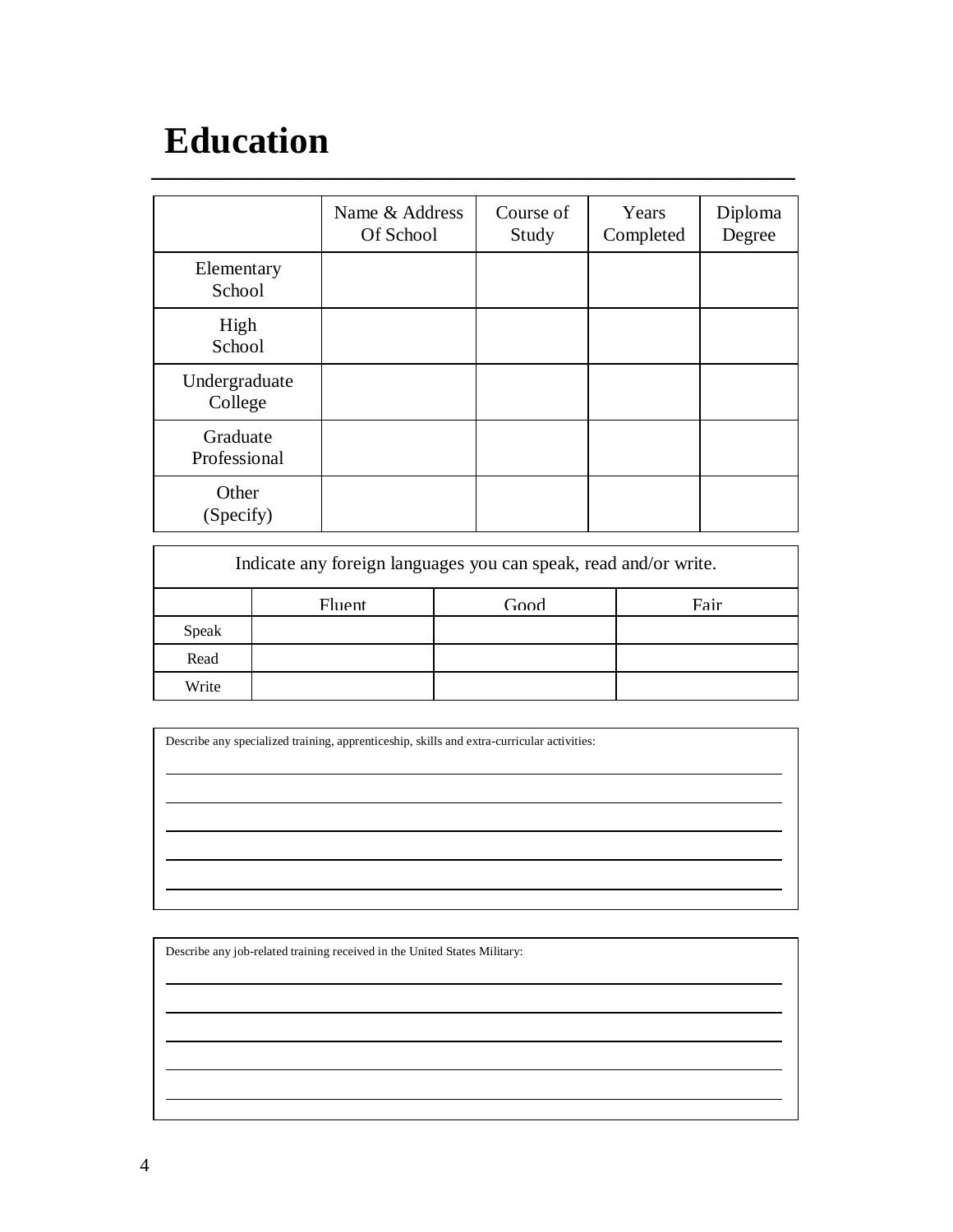### **Applicant's Statement**

I certify that answers given herein are true and complete to the best of my knowledge.

\_\_\_\_\_\_\_\_\_\_\_\_\_\_\_\_\_\_\_\_\_\_\_\_\_\_\_\_\_\_\_\_\_\_\_\_\_\_\_\_\_\_\_\_\_\_\_\_\_\_\_\_\_\_\_\_\_\_\_\_\_\_\_\_\_\_\_\_\_

I authorize investigation of all statements contained in this application for employment as may be necessary in arriving at an employment decision.

This application for employment shall be considered active for a period of time not to exceed 45 days. Any applicant wishing to be considered for employment beyond this time period should inquire as to whether or not applications are being accepted at that time.

I hereby understand and acknowledge that, unless otherwise defined by applicable law, any employment relationship with this organization is of an "at will" nature, which means that the Employee may resign at any time and the employer may discharge Employee at any time with or without cause. It is further understood that this "at will" employment relationship may not be changed by any written document or by conduct unless such change is specifically acknowledged in writing by an authorized executive of this organization.

In the event of employment, I understand that false or misleading information given in my application or interview(s) may result in discharge. I understand, also, that I am required to abide by all rules and regulations of the employer.

| <b>Signature of Applicant</b> | Date |
|-------------------------------|------|
|-------------------------------|------|

| FOR PERSONNEL DEPARTMENT USE ONLY |              |                                                                                                 |  |                     |      |
|-----------------------------------|--------------|-------------------------------------------------------------------------------------------------|--|---------------------|------|
|                                   |              | Arrange Interview: $\Box$ Yes $\Box$ No                                                         |  |                     |      |
|                                   |              |                                                                                                 |  |                     |      |
|                                   |              |                                                                                                 |  | Interviewer         | Date |
| Employed: $\square$ Yes           |              | $\Box$ No                                                                                       |  | Date of Employment: |      |
|                                   |              |                                                                                                 |  | Hourly Rate/Salary: |      |
| By: $\qquad \qquad$               |              |                                                                                                 |  |                     |      |
|                                   | Name & Title | Notes: $\frac{1}{\sqrt{1-\frac{1}{2}}\sqrt{1-\frac{1}{2}}\left(\frac{1}{2}-\frac{1}{2}\right)}$ |  |                     | Date |
|                                   |              |                                                                                                 |  |                     |      |